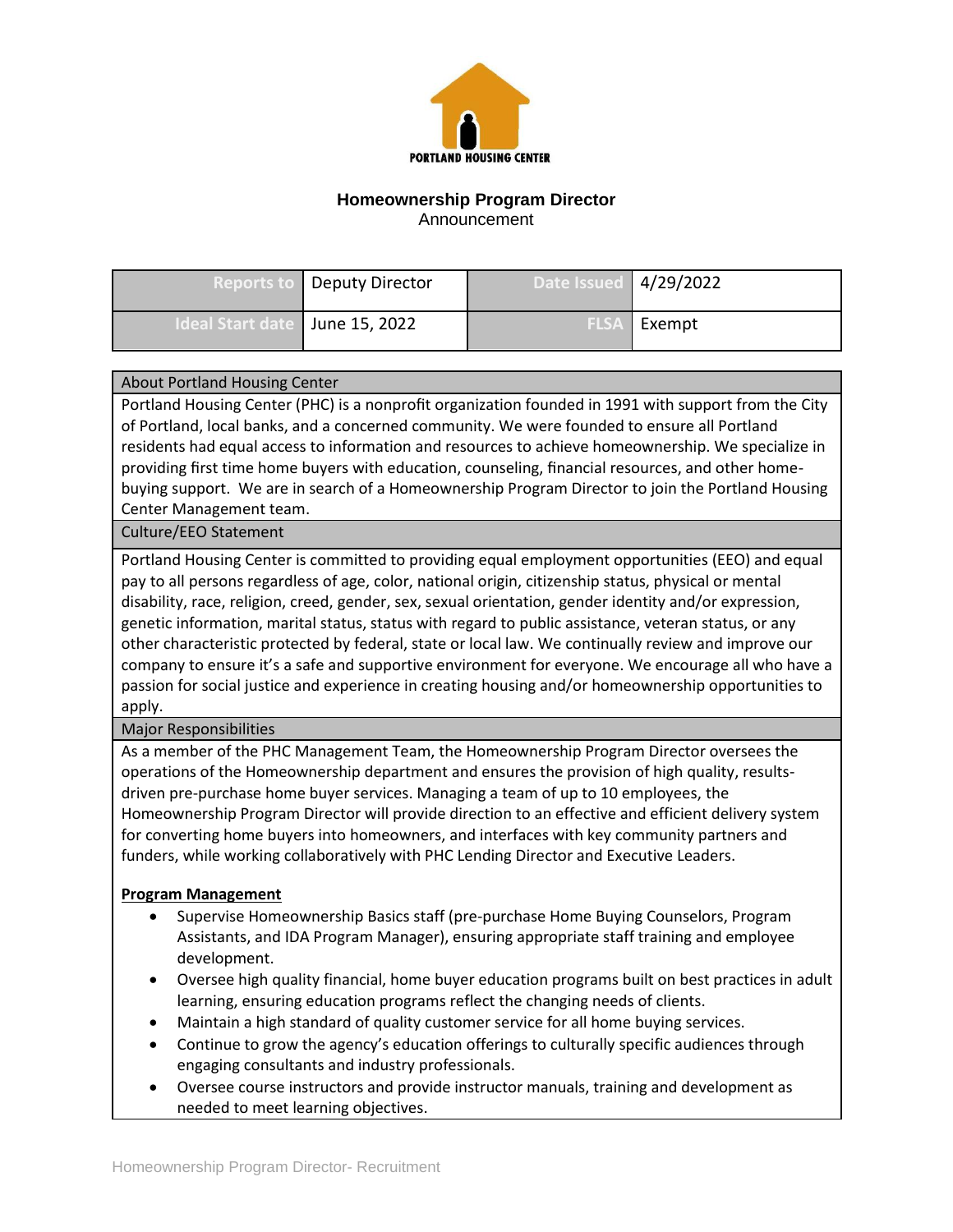- Coordinate with Lending Director to ensure customer conversion from home buying services to lending to help meet business plan goals and objectives.
- Track and evaluate program outputs and outcomes.
- Work with Director of Finance and Operations to conduct periodic financial reviews to evaluate costs of services and costs per client to improve program efficiencies.
- Foster a multi-cultural and multi-ethnic team environment.
- Frequent reporting to management on progress toward program and goals, and adjust work plans as appropriate.
- Ensure programmatic adherence to quality standards as defined by HUD, NeighborWorks America, and the National Industry Standards for Homeownership Education and Counseling.

## **Community and Government Relations:**

- Build and maintain relationships with other housing agencies, community agencies and service providers, realtors, and financial institutions to support business growth per strategic and business plan goals.
- Lead contract proposals, negotiation, and administration of contracts with government entities and service providers.
- Must be able to translate highly complex and regulated contract language with attention to detail.
- Oversee and guide agency advisory committees to increase effective outreach and services to target populations.

## **Impact & Evaluation**

- Help develop measures and tools to assess the impact of services on customers from a baseline point to some established point as a homeowner to gauge specific changes in customer behavior and financial standing by demographics.
- Conduct periodic system reviews to analyze customer retention and conversion rates by service area to make improvements in customer outcomes and program effectiveness and to identify success factors.
- Regularly seek customer feedback to test assumptions through customer and partner evaluation surveys, focus groups and other appropriate means.

### Qualifications

- Minimum of three years' experience successfully leading people or teams.
- Well versed with the use of the Microsoft Office suite of products.
- Demonstrated ability to build and maintain relationships in the community and deliver meaningful outcomes with a diverse range of stakeholders.
- Championed equity by valuing a diverse workforce and equity centered decision making.
- Demonstrated experience utilizing a racial equity lens to evaluate policies, programming, and decision making.

### Working Conditions

Normal office environment. Occasional standing for long periods of time. Some lifting required (20-40 lbs). Ability to work occasional evenings and weekends. Travel to other training locations are periodically required.

This position is located in Portland, OR, PHC staff are currently working remotely, with the potential to return to working on site, at which time, employees will be required to provide proof of vaccination for COVID-19.